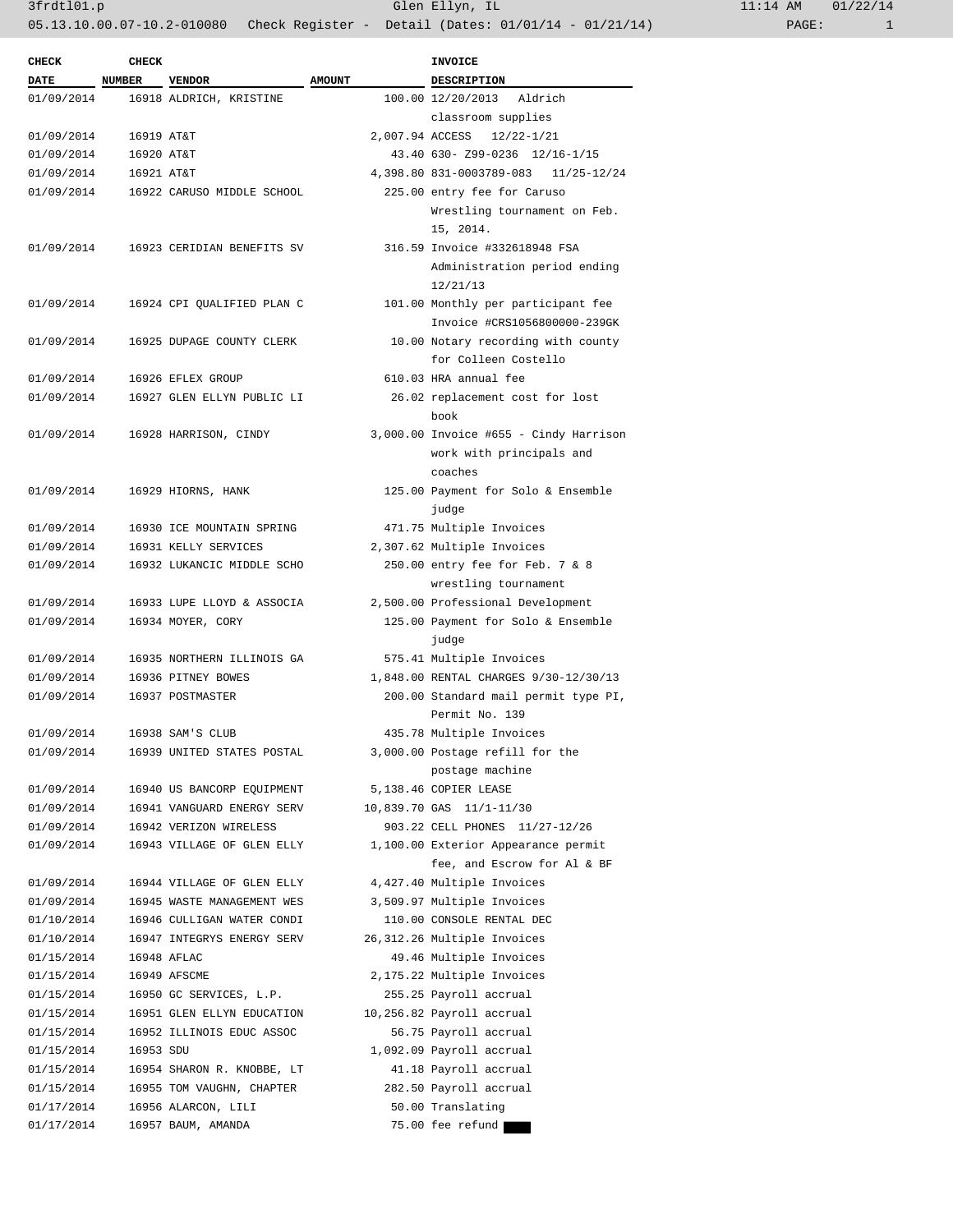3frdtl01.p Glen Ellyn, IL 11:14 AM 01/22/14 05.13.10.00.07-10.2-010080 Check Register - Detail (Dates: 01/01/14 - 01/21/14) PAGE: 2

|                           |               |                                          |               | <b>INVOICE</b>                                                |
|---------------------------|---------------|------------------------------------------|---------------|---------------------------------------------------------------|
| <b>CHECK</b>              | <b>CHECK</b>  |                                          |               |                                                               |
| <b>DATE</b><br>01/17/2014 | <b>NUMBER</b> | <b>VENDOR</b><br>16958 BOSNYAK, MICHELLE | <b>AMOUNT</b> | <b>DESCRIPTION</b><br>56.00 fee refund                        |
|                           |               |                                          |               |                                                               |
| 01/17/2014                |               | 16959 BOWER, THOMAS                      |               | 60.00 Wrestling ref 12/18/13                                  |
| 01/17/2014                |               | 16960 BRITTON, HEATHER                   |               | 250.00 Dual Language Parent Meeting                           |
| 01/17/2014                |               | 16961 BROTNOW, MADELYN                   |               | 75.40 Supplies for the Wellness                               |
|                           |               |                                          |               | Screenings (breakfast bars,                                   |
|                           |               |                                          |               | juice, cups)                                                  |
| 01/17/2014                |               | 16962 CALL ONE                           |               |                                                               |
| 01/17/2014                |               |                                          |               | 6,033.93 PHONE SERVICE 12/15-1/15<br>120.00 Multiple Invoices |
| 01/17/2014                |               | 16963 CANIGLIA, TORRY                    |               | 7,000.00 Payment to Connective                                |
|                           |               | 16964 CONNECTIVE LEARNING,               |               |                                                               |
|                           |               |                                          |               | Learning, LLC, 135 Main St.,                                  |
|                           |               |                                          |               | Flemington, N.J. 0882 for                                     |
|                           |               |                                          |               | Speaker Will Richardson to<br>staff and parents on            |
|                           |               |                                          |               |                                                               |
|                           |               |                                          |               | Institute Day, January 21,<br>2014.                           |
| 01/17/2014                |               | 16965 CONNOLLY, NANCY                    |               | 90.44 Reimbursement                                           |
| 01/17/2014                |               |                                          |               | 89.85 Reimbursement for 15 Ikea                               |
|                           |               | 16966 DE FRANG, BRIANNE                  |               | stools for classroom.                                         |
|                           |               |                                          |               |                                                               |
| 01/17/2014                |               | 16967 DIVELEY, STEPHEN                   |               | 45.00 Denver, Colorado Expenses for                           |
|                           |               | 16968 DUPAGE CHILDREN'S MU               |               | Steve Diveley Economy Parking                                 |
| 01/17/2014                |               |                                          |               | 5,789.00 Multiple Invoices                                    |
| 01/17/2014                |               | 16969 DUPAGE COUNTY HEALTH               |               | 525.00 Annual food permit Risk Type                           |
|                           |               |                                          |               | 3 Invoice #20849                                              |
| 01/17/2014                |               | 16970 EDUCATION WEEK                     |               | 89.94 2014 Susbscription renewal -                            |
|                           |               |                                          |               | Education Week                                                |
| 01/17/2014                |               | 16971 FALCO, LOU                         |               | 112.50 Multiple Invoices                                      |
| 01/17/2014                |               | 16972 FILLIPI, FRANK                     |               | 60.00 Wrestling ref 12/11/13                                  |
| 01/17/2014                |               | 16973 GRAPHICS PLUS INC                  |               | 220.00 Volunteering at Forest Glen                            |
|                           |               |                                          |               | Brochures                                                     |
| 01/17/2014                |               | 16974 HEALTH MANAGEMENT SY               |               | 55.44 Employee Assistance                                     |
|                           |               |                                          |               | Program/Adjust to Reflect                                     |
|                           |               |                                          |               | Employee Count                                                |
| 01/17/2014                |               | 16975 HERNANDEZ RUZ, ANGEL               |               | 56.00 fee refund Hernandez Ruz                                |
|                           |               |                                          |               |                                                               |
| 01/17/2014                |               | 16976 ILLINOIS ASSN OF SCH               |               | 1,942.62 2013-2014 Membership Dues -                          |
|                           |               |                                          |               | P. Gordon                                                     |
| 01/17/2014                |               | 16977 JEFFERS, JASON                     |               | 79.00 fee refund                                              |
| 01/17/2014                |               | 16978 KELLY SERVICES                     |               | 934.92 Multiple Invoices                                      |
| 01/17/2014                |               | 16979 KING, RAY                          |               | 37.50 B-ball ref 12/19/13                                     |
| 01/17/2014                |               | 16980 KLESPITZ, SCOTT                    |               | 9.94 Denver, CO expense                                       |
|                           |               |                                          |               | reimbursement                                                 |
| 01/17/2014                |               | 16981 LEARNING FORWARD                   |               | 299.00 Organizational Membership                              |
|                           |               |                                          |               | renewal-PAUL GORDON                                           |
| 01/17/2014                |               | 16982 LEONE, NICK                        |               | 170.00 fee refund                                             |
| 01/17/2014                |               | 16983 LINDFORS, RON                      |               | 112.50 Multiple Invoices                                      |
| 01/17/2014                |               | 16984 MATUS, LISA                        |               | 109.25 fee refund                                             |
| 01/17/2014                |               | 16985 PABIAN, LUKASZ                     |               | 87.00 fee refund                                              |
| 01/17/2014                |               | 16986 PAVONE, MIKE                       |               | 37.50 B-ball ref 1/14/14                                      |
| 01/17/2014                |               | 16987 PELLETIER, JEROME                  |               | 37.50 B-ball ref 12/19/13                                     |
| 01/17/2014                |               | 16988 PETERSON, MICHELLE                 |               | 30.00 Fee refund for                                          |
| 01/17/2014                |               | 16989 PYONE, CHO                         |               | 650.00 Translating for families in                            |
|                           |               |                                          |               | Burmese                                                       |
| 01/17/2014                |               | 16990 ROSENTHAL, RICK                    |               | 37.50 B-ball ref 1/14/14                                      |
| 01/17/2014                |               | 16991 SHAMBA, NADINE                     |               | 32.00 fee refund                                              |
|                           |               |                                          |               |                                                               |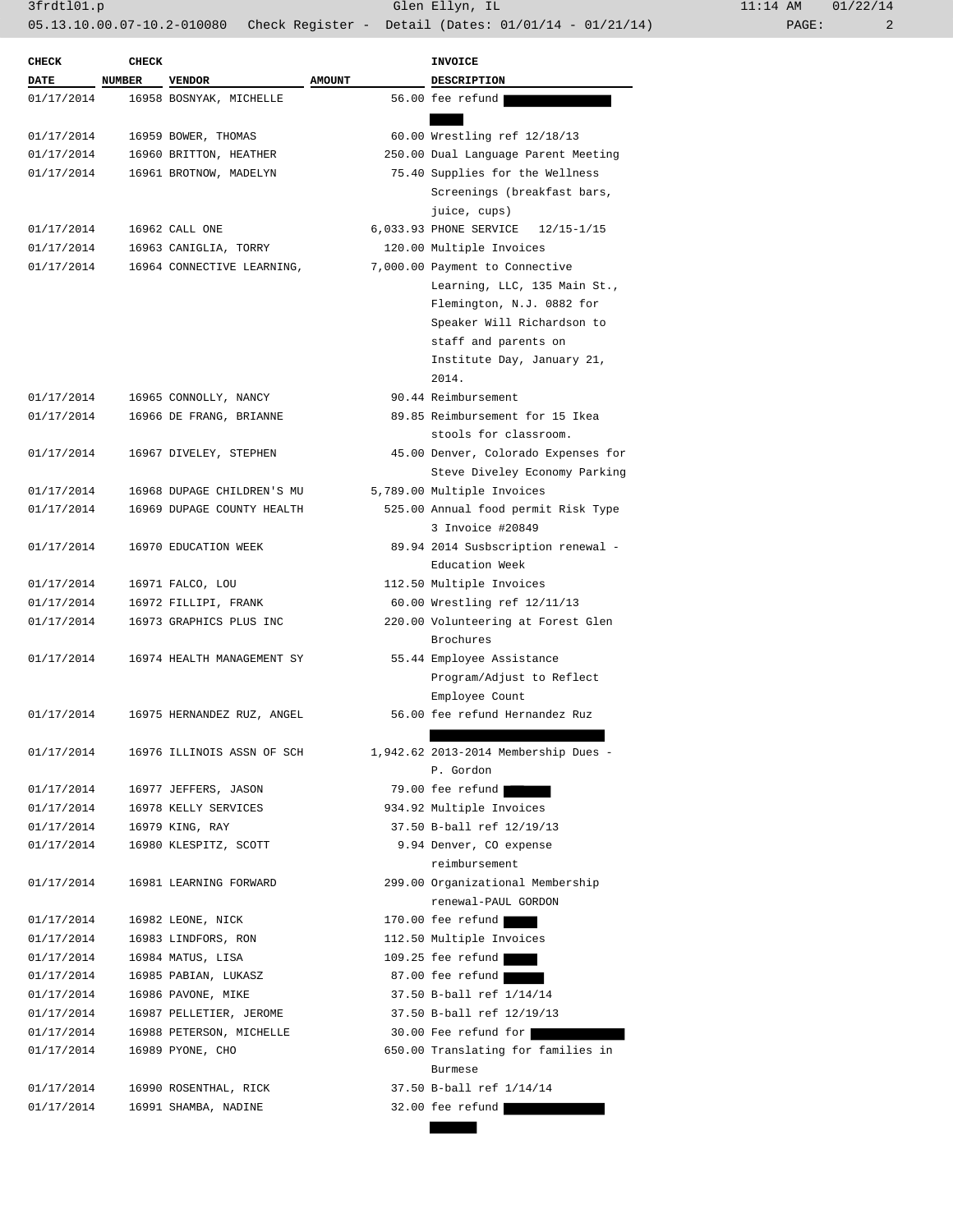| <b>CHECK</b>                   | <b>CHECK</b>  |                                           |               | <b>INVOICE</b>                        |
|--------------------------------|---------------|-------------------------------------------|---------------|---------------------------------------|
| DATE                           | <b>NUMBER</b> | <b>VENDOR</b>                             | <b>AMOUNT</b> | <b>DESCRIPTION</b>                    |
| 01/17/2014                     |               | 16992 STEPANOVICH, NATALIA                |               | 75.00 fee refund                      |
| 01/17/2014                     |               | 16993 SWEETWATER                          |               | 375.00 Piano Dolly & Strings -        |
|                                |               |                                           |               | Special Order Items                   |
| 01/17/2014                     |               | 16994 THOMAS, LIVIA                       |               | 30.00 fee refund                      |
| 01/17/2014                     |               | 16995 TOLENTINO, FRANCISCO                |               | 30.00 fee refund                      |
| 01/17/2014                     |               | 16996 TOLMAN, KAREN                       |               | 172.50 Fee refund -                   |
| 01/17/2014                     |               | 16997 WANGLES, LARRY                      |               | 130.00 Fee refund for                 |
|                                |               |                                           |               |                                       |
| 01/17/2014                     |               | 16998 WEILAND, JANET                      |               | 162.00 Reimbursement for              |
|                                |               |                                           |               | registration and parking to           |
|                                |               |                                           |               | attend Midwest Clinic. Dec.           |
|                                |               |                                           |               | $18 - 21$ .                           |
|                                |               | 01/09/2014 201300433 EDUCATIONAL BENEFIT  |               | 413,496.13 AD&D, Dental, Life and     |
|                                |               |                                           |               | Medical insurance for January         |
|                                |               |                                           |               | 2014                                  |
|                                |               | 01/09/2014 201300434 EFLEX GROUP          |               | 451.26 HRA monthly administration     |
|                                |               |                                           |               | for January 2014                      |
| 01/09/2014 201300435 T H I S   |               |                                           |               | 6,982.54 THIS Fund remittance Invoice |
|                                |               |                                           |               | #177110                               |
| 01/15/2014 201300436 WAGEWORKS |               |                                           |               | 5,276.79 Multiple Invoices            |
| 01/15/2014 201300437 WAGEWORKS |               |                                           |               | 0.00 Payroll accrual                  |
|                                |               | 01/15/2014 201300439 ILLINOIS DEPT OF REV |               | 47,384.12 Multiple Invoices           |
|                                |               | 01/15/2014 201300440 INTERNAL REV SERVICE |               | 181,685.01 Multiple Invoices          |
| 01/15/2014 201300441 T H I S   |               |                                           |               | 16,832.19 Multiple Invoices           |
|                                |               | 01/15/2014 201300442 TEACHERS RETIREMENT  |               | 98,115.24 Multiple Invoices           |
|                                |               | 01/15/2014 201300443 CPI OUALIFIED PLAN C |               | 33,503.60 Multiple Invoices           |
| 01/17/2014 201300444 REV TRAK  |               |                                           |               | 994.62 December 2013 statement        |
|                                |               |                                           |               |                                       |
|                                |               | Totals for checks                         | 920, 383. 35  |                                       |